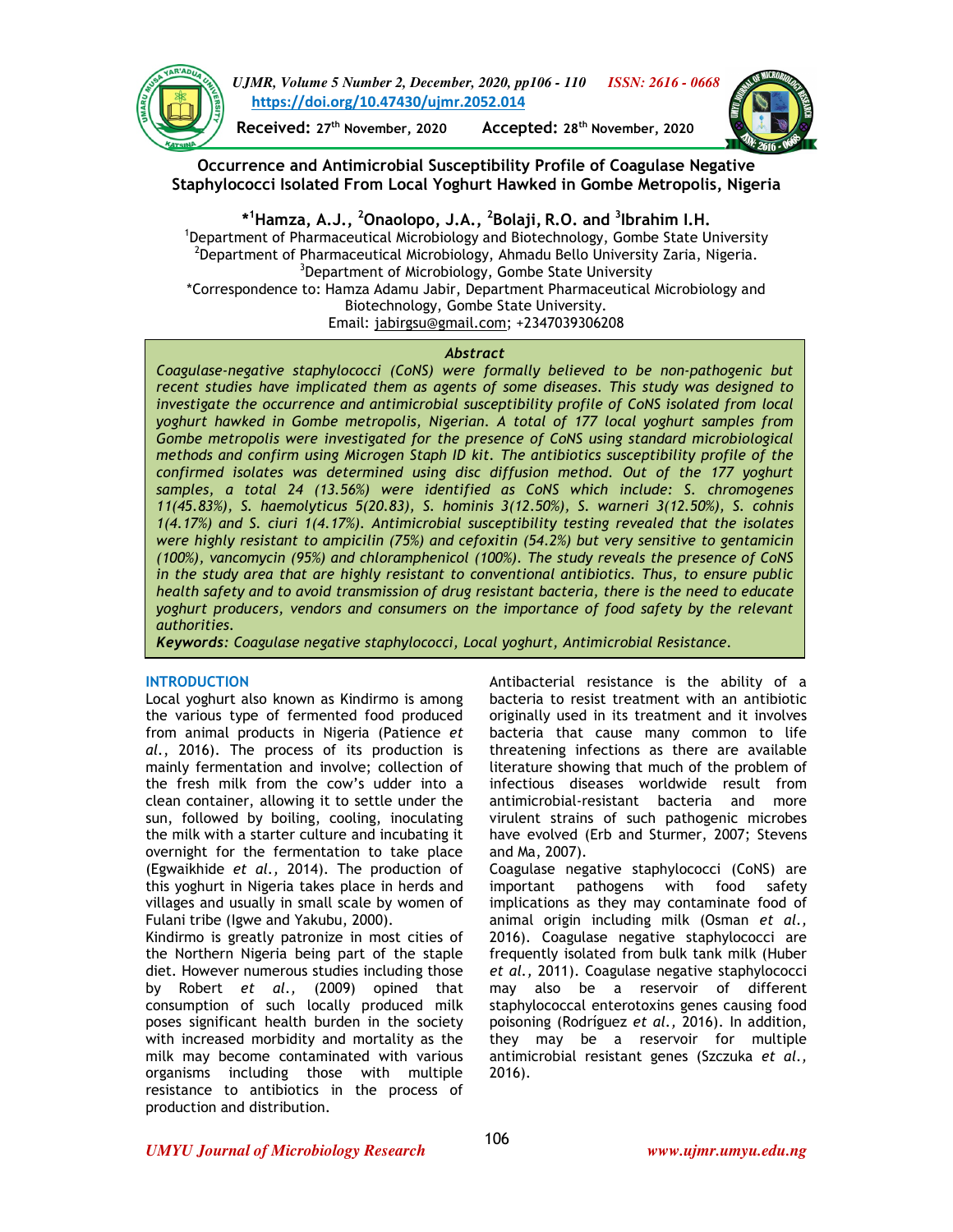### *UJMR, Volume 5 Number 2, December, 2020, pp106 - 110 ISSN: 2616 - 0668*

Coagulase negative staphylococci (CoNS) which are known to be commensals on the skin of man and animals could be introduced into food when food producers lack personal hygiene and/or there is no quality control check during food processing or production (Klibiet *et al.,* 2018). Coagulase negative staphylococci were long considered non-pathogenic and having few virulence factors however, this notion has been corrected as many studies have shown that just like the known pathogenic *S. aureus*, they also possess virulent factors and have been indicated as pathogens of diverse diseases (Akinkunmi and Lamikanra, 2012). CoNS have been recognized as etiologic agents of a wide variety of infections ranging from wound and urinary tract infection, neonatal sepsis, central nervous shunt, endocarditis etc (Patience *et al.*, 2016).

The presence of CoNS in any food could therefore raise questions about its safety for human consumption. The aim of the study was to investigate the occurrence and antibiotic susceptibility profile of CoNS isolated from local yoghurt hawked in Gombe metropolis, Nigeria.

## **MATERIALS AND METHODS**

## **Sample Collection**

One hundred and seventy seven (177) samples of locally fermented cow milk were collected aseptically using sterile universal bottles, from three markets in Gombe metropolis. The samples were labeled accordingly and transported in an ice pack to the Pharmaceutical Microbiology and Biotechnology Laboratory, Gombe State University for further investigation.

## **Isolation and Identification of Coagulase Negative Staphylococci**

The collected samples were cultured on Mannitol Salt Agar (MSA) according to the method previously described by Onaolapo *et al.,* (2017), after 24 hours of incubation colonies that appeared golden yellow in colour on MSA plates with yellow surrounding (an indicative of fermentation) were considered as Staphylococci. These colonies were then subcultured onto a MSA again to obtain pure cultures from which stock cultures were immediately prepared. Gram-staining of isolates was carried out as described by Cheesbrough (2008). A smear of each isolate was made on a slide, the smear was heat-fixed and stained with crystal violet, and then allowed to stand for 10-60 seconds, the stain was poured off and rinsed gently with water. The smear was then mixed with Lugol's iodine solution, decolorized with ethanol and was then counterstained with safranin. The stained slide was examined under an oil-immersion lens and

the isolates that appeared as violet cocci predominantly clusters were selected to be staphylococci. These isolates were then subjected to catalase test by addition of 1ml of a 3% hydrogen peroxide solution on a 24 hour nutrient agar slope culture of the isolate. This was carried out for all the suspected staphylococci isolates and evolution of gas was noted, the isolates that produced the gas were considered to be staphylococci and the isolates that were catalase negative as streptococci Cheesbrough, (2008). To differentiate CoNS isolates from *staphylococcus aureus*, the isolates were then subjected to coagulase test by dropping a physiological saline on each end of a slide and a colony of the test organism was emulsified in each drop to make two separate thick suspensions. A drop of plasma was then added to one of the suspensions and mixed gently and the ability or inability to form a clumping within 10 seconds suggested *staphylococcus aureus* or CoNS respectively (Onaolapo *et al.*, 2017). Microgen™ staph ID was further used to identify CoNS to a specie level (Onaolapo *et al.,* 2017).

# **Antimicrobial Susceptibility Testing**

The susceptibility of the isolates was tested against 10 different antimicrobials using the modified disk diffusion method as described by the clinical laboratory standard institute (CLSI, 2015). One to three (1–3) colonies were suspended in sterile saline, and the turbidity of the bacterial suspension was adjusted to a 0.5 McFarland standard. The standardized bacterial suspension was spread over Mueller Hinton agar and allowed to dry. Antimicrobial coated discs (Oxoid, Hampshire, England) that are; amoxicillin (25µg), ciprofloxacin (5µg), erythromycin (15µg), chloramphenicol (30µg),  $c$ efoxitin  $(30\mu g)$ , sulphamethoxazole trimethoprim (25µg), doxycycline (30µg), amoxiclave (30 µg), gentamicin (10µg) and vancomycin (30 µg) were placed on the agar surface using an antibiotics dispenser, gently pressed with the aid of a sterile forceps to ensure complete contact with the agar surface. The plates were incubated aerobically at  $37^{\circ}$ C for 18 h. Inhibition zone diameters (mm) were measured in millimeters. The isolates were classified as resistant or susceptible to an antimicrobial based on the susceptible zone diameter (mm). Isolates resistant to one or more antibiotics in three and more broad classes of antimicrobials in this study were recorded as multidrug-resistant (MDR) as described previously (Pesavento *et al.,* 2007).

# **RESULTS**

The result of the study revealed that 26 (14.69%) and 24 (13.56%) of the isolates were *S. aureus* and CoNS respectively (Table 1).

*UMYU Journal of Microbiology Research www.ujmr.umyu.edu.ng*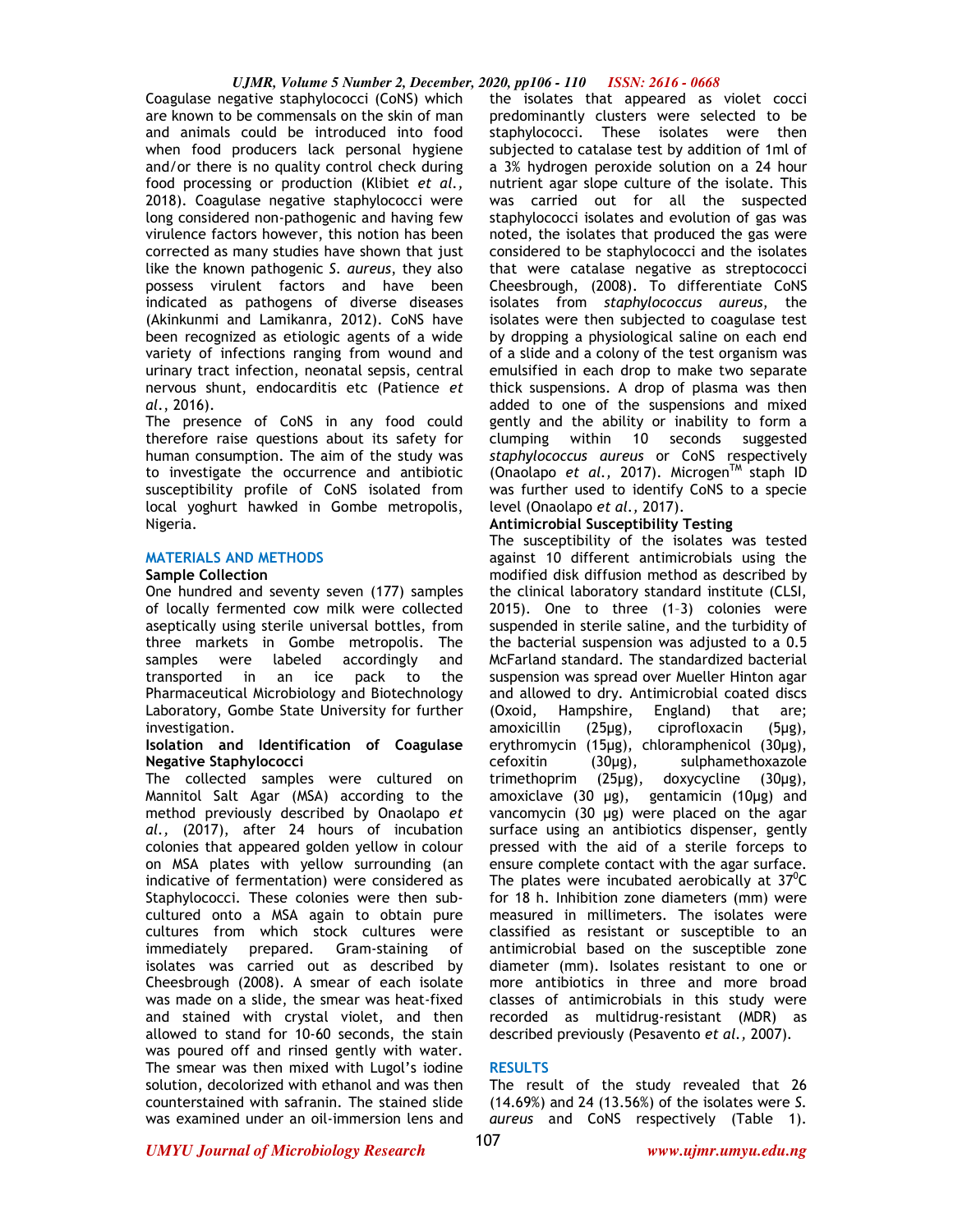| <b>Number Examined</b> |  |                               |  | Staphylococcus aureus |  |        | Coagulase Negative Staphylococci           |     |  |  |        |  |
|------------------------|--|-------------------------------|--|-----------------------|--|--------|--------------------------------------------|-----|--|--|--------|--|
|                        |  |                               |  | NO.                   |  |        |                                            | No. |  |  |        |  |
| -177                   |  |                               |  |                       |  | 14.69% |                                            |     |  |  | 13.56% |  |
| <b>Tablo</b>           |  | royoslod that among the thron |  |                       |  |        | Similarly Tachan Dukku and Main Markot had |     |  |  |        |  |

**Table 1: Occurrence of Coagulase Negative Staphylococci among the study samples** 

Table 2 revealed that among the three sampling sites, Tashan Dukku and Main Market had higher occurrence of CoNS of 15.25% each compared with Tashan Shango (13.56%).

Similarly Tashan Dukku and Main Market had higher occurrence of *S. aureus* of 15.25% each compared with Tashan Shango (10.16%) (Table 2).

**Table 2: Distribution of Coagulase Negative Staphylococci (CoNS) and** *S. aureus* **among Three Markets of Gombe Metropolis**

| Source |               | Sample size | No./Percentage of | No./Percentage |  |
|--------|---------------|-------------|-------------------|----------------|--|
|        |               |             | <b>CoNS</b>       | of S. aureus   |  |
|        | Tashan Shango | 59          | 6(10.16%)         | 8(13.56%)      |  |
|        | Tashan Dukku  | 59          | 9(15.25%)         | 9(15.25%)      |  |
|        | Main Market   | 59          | 9(15.25%)         | 9(15.25%)      |  |
| Total  |               | 177         | 24(13.56%)        | 26(14.69%)     |  |

Table 3 revealed that *S. chromogenes* and *S. haemolyticus* had the highest occurrence of 45.83% and 20.83% among the isolated CoNS, while the least was *S. cohnis* (4.17%) and *S. ciuri* (4.17%). *S. hominis* and *S. warneri* had percentage occurrence of 12.50% each (Table 3). Additionally, among the three sampling sites, Main Market had the highest number of *S. chromogenes* isolates of 5, followed by Tashan

Dukku (4) and Tashan Shango (2) (Table 3). Only one isolate of *S. cohnis* was isolated from Tashan Shango and another one isolate of *S. ciuri* from Tashan Dukku (Table 3). Two isolates of *S. haemolyticus* were isolated each from Tashan Shango and Main Market, and one and two isolates of *S. warneri* from Tashan Shango and Main Market respectively (Table 3).

**Table 3: Percentage Occurrence revalence of Coagulase Negative Staphylococci (CoNS)** 

| S/N | <b>CoNS</b>     | <b>Distribution</b> |   |   | Total | Percentage (%) |
|-----|-----------------|---------------------|---|---|-------|----------------|
|     |                 | A                   | В |   |       |                |
|     | S. chromogenes  |                     | 4 | 5 | 11    | 45.83          |
|     | S. haemolyticus |                     |   |   | 5     | 20.83          |
|     | S. hominis      |                     |   |   |       | 12.50          |
|     | S. warneri      |                     |   |   |       | 12.50          |
|     | S. cohnis       |                     |   |   |       | 4.17           |
|     | S. ciuri        |                     |   |   |       | 4.17           |
|     | Total           |                     |   |   | 24    |                |

Key: A: Tashan Shango; B: Tashan Dukku; C: Main Market

The antibiotics susceptibility testing revealed that, the highest resistance of 75% (18/24) by the CoNS isolates was recorded against Ampicillin, followed by 54.2% against Cefoxitin and 33.3% each against Erythromycin and Trimethoprime/sulfamethaxazole (Table 4).

Table 4 also revealed that the most sensitive drugs were Gentamicin (100%) and Chloroamphenicol (100%). Followed by Vancomycin (98.5%), Amoxiclave (83.3%), Ciprofloxacin (83.3%) and Doxycycline (75%).

|  |  |  |  | Table 4: Antibiotics Susceptibility Profile of Coagulase Negative Staphylococci Isolates |
|--|--|--|--|------------------------------------------------------------------------------------------|
|--|--|--|--|------------------------------------------------------------------------------------------|

| <b>Antibiotics</b>            | Potency    |  | Coagulase Negative Staphylococci (n=24) |  |                  |  |
|-------------------------------|------------|--|-----------------------------------------|--|------------------|--|
|                               |            |  | Sensitive                               |  | <b>Resistant</b> |  |
| Ampicillin                    | $10 \mu$ g |  | 6(25%)                                  |  | 18 (75%)         |  |
| Ciprofloxacin                 | $5 \mu$ g  |  | 20(83.3%)                               |  | 4(16.75)         |  |
| Erythromycin                  | $15 \mu$ g |  | 16(66.7%)                               |  | 8(33.3%)         |  |
| Chloroamphenicol              | $30 \mu g$ |  | 24(100%)                                |  | $0(0\%)$         |  |
| Cefoxitin                     | $30\mug$   |  | 11(45.8%)                               |  | 13(52.2%)        |  |
| Trimethoprim/sulfamethaxazole | $30 \mu g$ |  | 16(66.7%)                               |  | 8(33.3%)         |  |
| Doxycycline                   | $30\mug$   |  | 18(75%)                                 |  | 6(25%)           |  |
| Amoxiclave                    | $30 \mu g$ |  | 20(83.3%)                               |  | 4(16.7%)         |  |
| Gentamicin                    | $10 \mu$ g |  | 24(100%)                                |  | $0(0.00\%)$      |  |
| Vancomycin                    | $30 \mu g$ |  | 23(95.8%)                               |  | 1(4.2%)          |  |

n= number of CoNS

*UMYU Journal of Microbiology Research www.ujmr.umyu.edu.ng*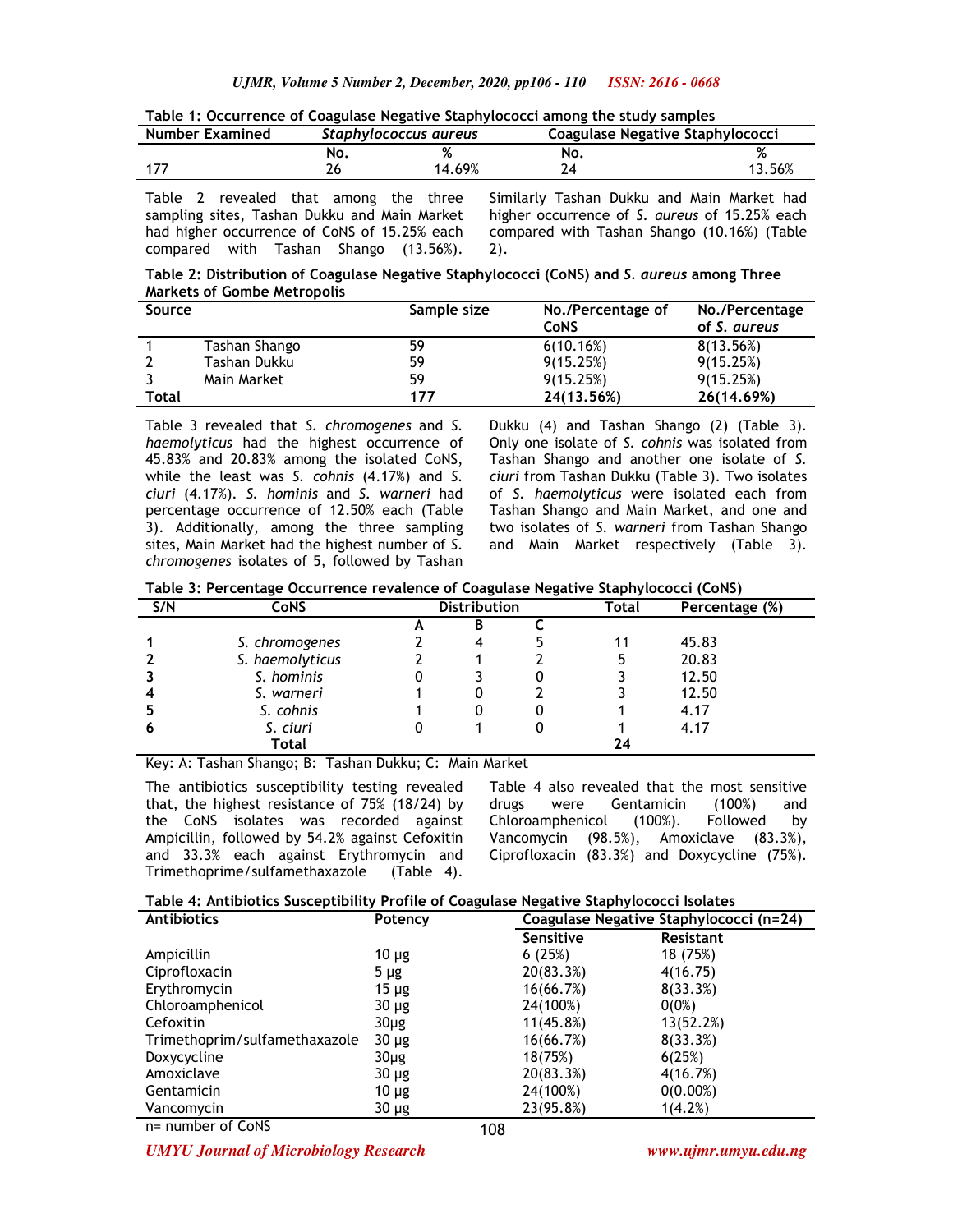#### **DISCUSSION**

The result obtained from the study established that the percentage occurrence of CoNS isolated from local yoghurt samples of the study area was 13.56%. The occurrence of CoNS in the yoghurt samples might have a relation with the people preparing and serving the yoghurt since staphylococci are commensals of human body thus, they can be introduced into the yoghurt, or it could be from the cows that suffer from mastitis since the organisms are associated with the disease in cows. The result varied with the findings of Patience *et al.* (2016) who revealed a total of 79.3% CoNS in fermented food including Kindirmo, the difference observed between the two studies could be due to variation in sampling environment and sample size used in the studies.

In this study, the prevalence of CoNS varies in the three sample locations, relatively low in Tashan Shango than Tashan Dukku and Main Market; the difference may be because Tashan Shango is relatively less congested (with people) than the other markets, hence there is less tendency of contamination in the place.

Among the CoNS isolates identified in the study, *S. chromogenes* had the highest percentage of occurrence in the local yoghurt samples examined, this may be due to the frequent association of *S. chromogenes* with mastitis in cows than other species (Egwaikhide *et al.,* 2014).

The study findings reported high resistance of CoNS to Ampicillin followed by cefoxitin. High AMR to penicillin have also been reported among CoNS isolates from different animal samples; 94.2%in China, 77.8% in Pakistan (Syed *et al.,* 2018) and 70.6% in Tunisia (Klibi*et et al.,* 2018). The reasons for the widespread AMR isolates in Nigeria may be due to overuse and

## **REFERENCES**

- Akinkunmi, E. O. and Lamikanra, A. (2012). Phenotypic determination of some virulence factors in staphylococci isolated from faecal samples of children in Ile-Ife, Nigeria. *African Journal of biomedical research,*15:123-128.
- Cheesbrough M. (2008*).* Laboratory Practice in tropical countries. Part II, Cambridge University Press, United Kingdom, part 2 pp.13.
- Clinical and Laboratory standards Institutes (CLSI). (2015). *Performance Standards for Disease,* 2(2): 115–129.
- Dilbaghi, N. and Sharma, S. (2007). Food infections and intoxications caused by microorganisms and methods for their detection. *Corpus ID: 4650369* Available at:

misuse of these antimicrobials (Yadesa *et al.,* 2015; Gebretekle and Serbessa, 2016), abuse in veterinary medicine and unregulated movement (smuggling) of the antimicrobials (Suleman *et al.,* 2016). The study also established that the CoNS isolates were completely sensitive to Chloroamphenicol and Gentamicin, followed closely by Vancomycin. The high performance of these antibiotics (chloramphenicol, vancomycin and gentamicin) against CoNS isolates could be due to their molecular sizes, a factor which enhances their solubility in diluents thus promoting their penetration power through cell wall into cytoplasm of the bacteria (Onaolapo *et al.,* 2017). Moreso, all the three antibiotics are administered using injection and not orally, hence limiting the level of their misuse in human because it requires a service of a professional for their administration, consequently reducing the level of resistance against them.

### **CONCLUSION**

The study revealed the presence of CoNS in local yoghurt vended at Gombe municipal area with a percentage occurrence of 13.56%. The most common CoNS identified were *S. chromogenes* and *S. haemolyticus.* Most CoNS isolates were resistant to ampicillin, erythromycin and cefoxitin and were hundred percent susceptible to gentamicin and chloroamphenicol followed by vancomycin. The detection of CoNS and especially the demonstration of drug resistance in yoghurt which is being consumed widely as food not only in the study area but in Nigeria calls for the for public awareness on dangers associated with consumption of contaminated product and the various ways to avoid it by the relevant authorities.

http://nsdl.niscair.res.in/bitstream/12345 6789/386/2/FoodSpoilage.pdf, December 16, 2020.

- Egwaikhide, P. A., Malu, P. S., Lawal, U., Adelagun, R. O. and Andrew, C. (2014). Physico- Chemical and Microbiological Analysis of Fermented Cow Milk (Nono) Consumed Within Kaduna Town, North-Western Nigeria. *Food Science and Quality Management,* 7(2):26-30.
- Erb, A. and Sturmer, T. (2007). Prevalence of antibiotic resistance in *Escherichia coli*: Overview of geographical, temporal, and methodological variations. *European Journal of Clinical Microbiology and Infectious Disease,* 26 (2): 83-90.
- Evans, C. E., Amanabo, M., Yahaya, A. and Bello, M. (2013). Nigerian Indigenous Fermented Foods: Processes and